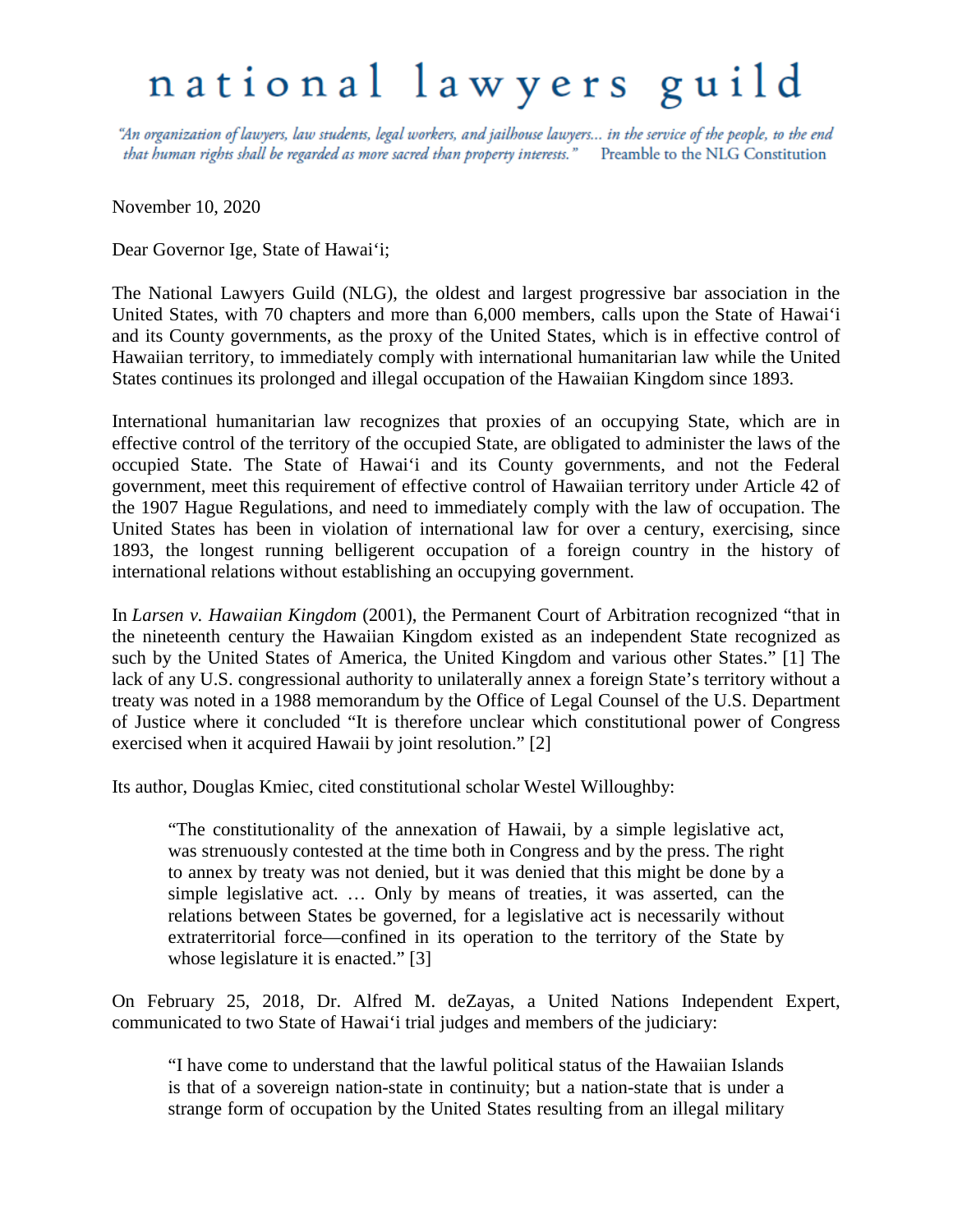occupation and a fraudulent annexation. As such, international laws (the Hague and Geneva Conventions) require that governance and legal matters within the occupied territory of the Hawaiian Islands must be administered by the application of the laws of the occupied state (in this case, the Hawaiian Kingdom), not the domestic laws of the occupier (the United States)." [4]

The NLG International Committee established a Hawaiian Kingdom Subcommittee in March of 2019 [5], and in December of 2019, the NLG's full membership voted and passed a resolution on the independent sovereign State of the Hawaiian Kingdom that was introduced at its annual convention in Durham, North Carolina: "the National Lawyers Guild calls upon the United States of America immediately to begin to comply with international humanitarian law in its prolonged and illegal occupation of the Hawaiian Islands." [6]

On January 13, 2020, the NLG publicly elaborated its position regarding the prolonged occupation of the Hawaiian Kingdom. [7]

- NLG strongly condemns the prolonged and illegal occupation of the Hawaiian Islands.
- NLG also condemns the unlawful presence and maintenance of the United States Indo-Pacific Command with its 118 military sites throughout the Hawaiian Islands, which has caused the islands to be targeted for nuclear strike by North Korea, China and Russia.
- NLG calls for the United States to immediately comply with international humanitarian law and begin to administer the laws of the Hawaiian Kingdom as the occupied State.
- NLG calls on the legal and human rights community to view the United States presence in the Hawaiian Islands through the prism of international law and to roundly condemn it as an illegal occupation under international law.
- NLG supports the Hawaiian Council of Regency, who represented the Hawaiian Kingdom at the Permanent Court of Arbitration, in its efforts to seek resolution in accordance with international law as well as its strategy to have the State of Hawai'i and its Counties comply with international humanitarian law as the administration of the Occupying State.
- NLG calls on all United Nations member States and non-member States to not recognize as lawful a situation created by a serious violation of international law, and to not render aid or assistance in maintaining the unlawful situation. As an internationally wrongful act, all States shall cooperate to ensure the United States complies with international humanitarian law and consequently bring to an end the unlawful occupation of the Hawaiian Islands.

Dr. Keanu Sai, Chairman of the Council of Regency, a recognized scholar and co-chair of the NLG's Hawaiian Kingdom Subcommittee, is also the Head of the Royal Commission of Inquiry (RCI). The RCI's mandate is to investigate war crimes and human rights violations committed in the Hawaiian Kingdom and to provide recommendations in order to hold to account those individuals who committed war crimes and human rights violations in accordance with international humanitarian law. [8]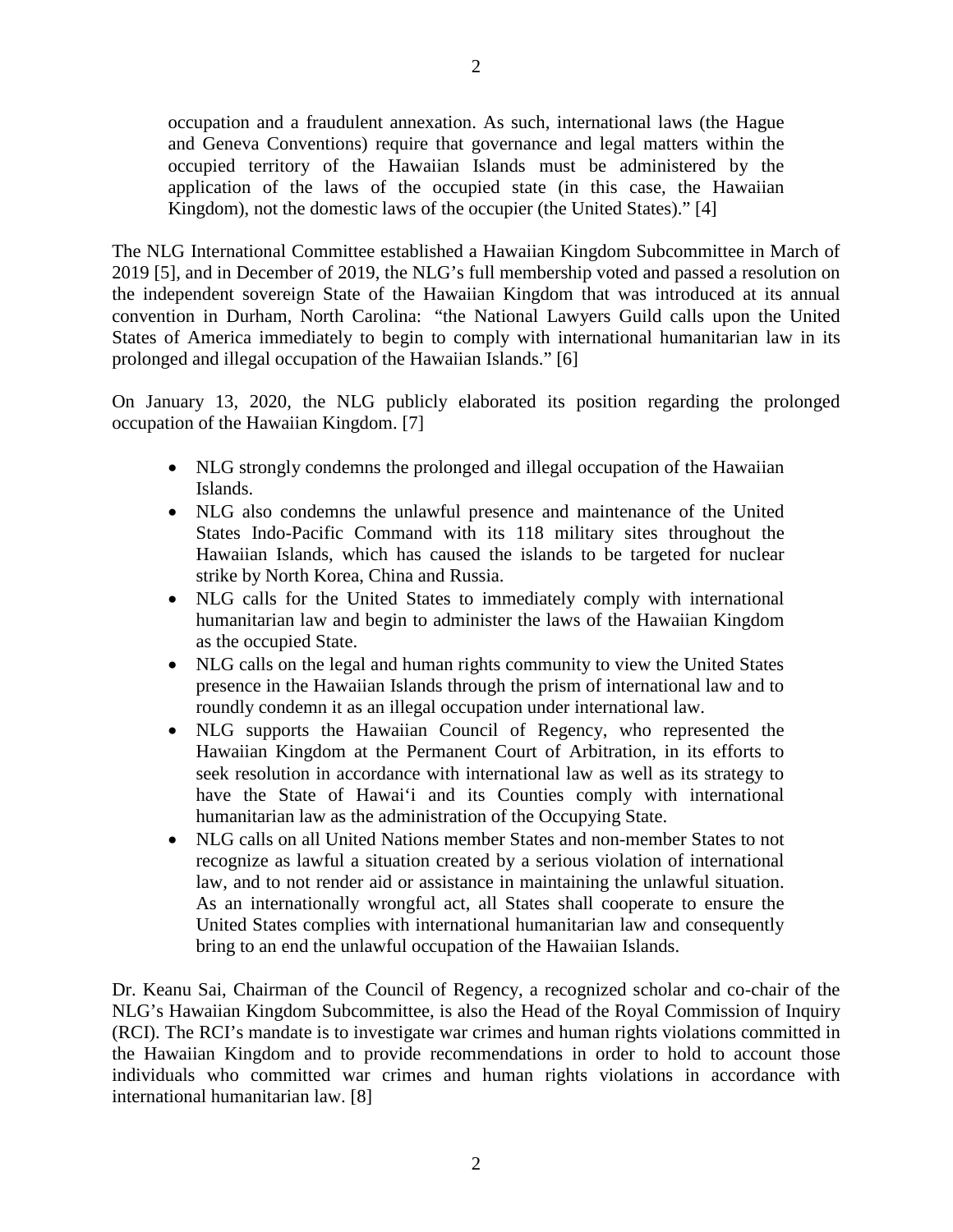Dr. Federico Lenzerini, a professor of international law from the University of Siena, Italy, authored a legal opinion affirming the lawful authority of the Council of Regency under international humanitarian law, and, thereby, the RCI's investigative authority. [9] The NLG supports the actions taken by the Council of Regency and the RCI in its efforts to ensure compliance with the international laws of occupation by the United States and the State of Hawai'i and its Counties.

As an organization committed to the mission that human rights and the rights of ecosystems are more sacred than property interests, the NLG is deeply concerned that international humanitarian law continues to be flagrantly violated with apparent impunity by the State of Hawai'i and its County governments. This has led to the commission of war crimes and human rights violations of a colossal scale throughout the Hawaiian Islands. International criminal law recognizes that the civilian inhabitants of the Hawaiian Islands are "protected persons" who are afforded protection under international humanitarian law and their rights are vested in international treaties. There are no statutes of limitation for war crimes, as you must be aware.

We urge you, Governor Ige, to proclaim the transformation of the State of Hawai'i and its Counties into an occupying government pursuant to the Council of Regency's proclamation of June 3, 2019, in order to administer the laws of the Hawaiian Kingdom. [10] This would include carrying into effect the Council of Regency's proclamation of October 10, 2014 that bring the laws of the Hawaiian Kingdom in the nineteenth century up to date. [11] We further urge you and other officials of the State of Hawai'i and its Counties to familiarize yourselves with the contents of the recent eBook published by the RCI and its reports that comprehensively explains the current situation of the Hawaiian Islands and the impact that international humanitarian law and human rights law have on the State of Hawai'i and its inhabitants. [12]

Best Regards,

National Lawyers Guild

[1] *Larsen v. Hawaiian Kingdom*, 119 *Int'l L. Reports* 566, 581 (2001); see also *Larsen v. Hawaiian Kingdom*, Permanent Court of Arbitration, PCA Case no. 1999-01: https://pcacpa.org/en/cases/35/.

[2] Douglas W. Kmiec, "Legal Issues Raised by Proposed Presidential Proclamation To Extend the Territorial Sea," 12 *Op. O.L.C.*, 238, 252 (1988): https://hawaiiankingdom.org/pdf/1988\_Opinion\_OLC.pdf.

[3] Ibid.

[4] https://hawaiiankingdom.org/pdf/Dr\_deZayas\_Memo\_2\_25\_2018.pdf

[5] https://www.nlg.org/guild-notes/article/nlg-international-committee-announces-newhawaiian-kingdom-subcommittee/